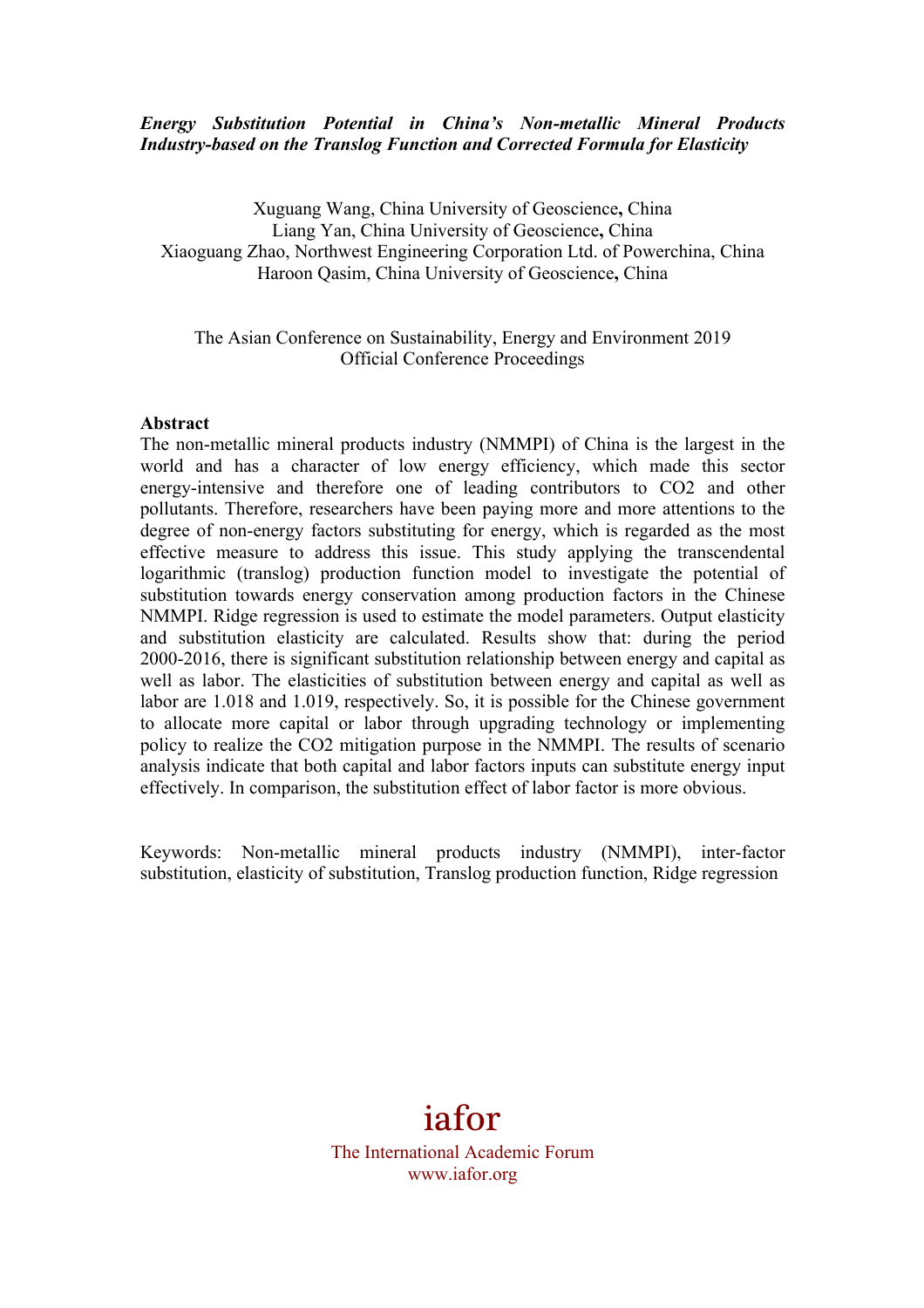#### **Introduction**

Massive energy consumption and  $CO<sub>2</sub>$  emissions, along with their resulting impacts on the environmental deterioration of China, have caused great concern internationally and domestically(W. Chen, Wu, He, Gao, & Xu, 2007; M. Zhang & Huang, 2012). To control energy consumption without hindering economic development is the biggest challenge for China (Zeng, Ding, Pan, Wang, & Gregg, 2008). The Chinese government has profoundly recognized the severe impact of environmental pollution on the Chinese economy and has elevated environmental governance to an unprecedented level (S. Chen, Chen, Economics, & University, 2018). Pollution prevention and control is prioritized and considered to be one of the three significant challenges in sustainable development of a well-off society. In fact, the Paris Agreement adopted on December 12th, 2015, China, as a contracting party, also proposed some emission reduction targets (Rogelj et al., 2016).

Non-metallic mineral products mainly include cement, refractory materials, flat glass and ceramic products, which are the primary raw materials for the construction industry. Considering the vital role of non-metallic mining products in the national economy, many scholars have listed it as one of the important indicators of economic development in a country or region (Hu & Kavan, 2014). China is the world's largest producer of non-metallic mineral products as well as one of the largest consumers (Lin & Ouyang, 2014). In 2016, China's NMMPI received a sales value of 5998.82 billion RMB (902.43 billion U.S. Dollars) and a total profit of 3789.36 billion RMB (570.05 billion U.S. Dollars) with a year on year increase of 11.2% (2017). The factor efficiency and substitution in NMMPI have significant importance in Chinese economy, as NMMPI is considered to be a pillar industry contributing to about 1% of total GDP every year (Li & Sun, 2018).

Considering one of China's highest energy-intensive industries, NMMPI can effectively contribute to China's energy-saving and emission reduction strategy. Compared with developed countries, China's NMMPI has a substantial gap in factor productivity (Du, Gang, & Chuanwang, 2015). As mentioned in the third section of this article, although numerous studies conducted on energy conservation, but still no research have focused on the factor output elasticity and factor substitution in the NMMPI of China. Ma (Ma, Oxley, & Gibson, 2009) argued that there is lack of research on the estimation of China's energy demand factors and the possibility of substitution between fuels. Guo (Guo & Wang, 2005) stated that the factor substitution has been ignored by Chinese energy economics. Some related literature does exist (see (Fan, Liao, & Wei, 2007; Shi, 2010; Smyth, 2011; Xie, Hawkes, Lund, & Kaiser, 2015; Y. Zhang & Ye, 2014; Y. L. Zhang & A-Zhong, 2013; Zheng & Liu, 2004a)), contributing to China's factor efficiency and factor substitution with preliminary research on limited areas. However, as discussed by Hao (Feng & Statistics, 2015), most of these literatures suffered from formula mis-specification. The substantial gap of energy intensity between China and developed countries indicates that there is an enormous potential of energy conservation (Ouyang & Lin, 2014), however, plenty of work need to be done to achieve this goal. The primary purpose of this paper is to explore the output and substitution issues of input factors of Chinese NMMPI. Findings of this study can be significant regarding the huge potential of energy-saving, the considerable influence of low-carbon transition in China and even the international efforts of reducing greenhouse gases (GHG).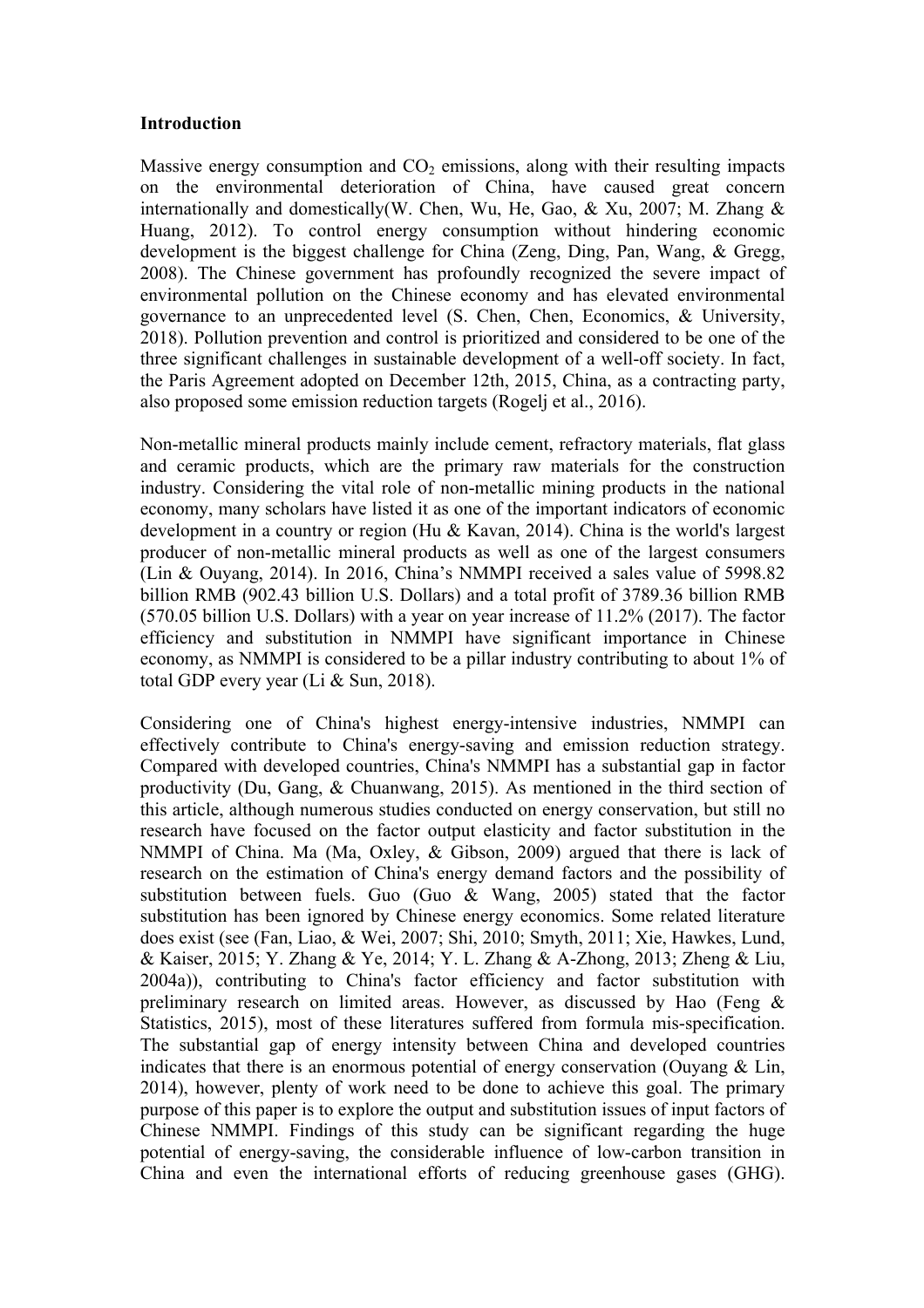Specifically, this article focuses on the following problems:

- What is the productivity of China's NMMPI input factors?
- What is the relationship between the input factors of China's NMMPI industry?
- Can China achieve substitution between input factors, especially for energy?

If substitution is available, how much is the extent to which labor and capital can substitute for energy? What effect of such substitution is on the economy?

In this paper, we will 1) sort out the present state of Chinese NMMPI, 2) employ the latest data from the Chinese NMMPI, 3) derive and apply the corrected formula for the elasticity of substitution, and 4) firstly discuss the output and substitution elasticity of the Chinese NMMPI. The results will undoubtedly answer the four questions mentioned above.

# **A brief synopsis of China's NMMPI**

China's NMMPI has been developing rapidly since the introduction of the market economy and the implementation of reforming and opening up policy. Taking the output of cement and plate glass, which are typical products of the NMMPI, as an example, it increases from 680,000 tons and 4.3 million weight boxes in 1955 to 236 million tons and 78,600 boxes in 2015, respectively. As shown in **Fig. 1**, especially since around 2000, the number of products increases rapidly, which was consistent with the acceleration of industrialization and urbanization in China. China had raised the urbanization rate of one-fifth of the world's population from 20% (1981) in the initial period of reforming and opening up to 53% (2012) (Source: *National Bureau of Statistics of China*) during 30 years.

Along with this remarkable figures, massive amount energy consumption also been reported. In 2015, China's industrial industry consumed a total of 2802.06 million tons of standard coal in energy, of which manufacture industry consumed 2489.31 million tons, accounting for 89% of total industrial energy consumption (see **Fig. 2**). NMMPI consumed 350.60 million tons, ranking third in the manufacturing industry, second only to the "ferrous metal smelting and rolling industry" (747.31 million tons) and "manufacture of chemical raw materials and chemical products industry" (483.35 million tons), accounting for 14.1% of the total energy consumption in the manufacturing industry, 12.5% of the total energy consumption in the industrial sector, and 8.2% of the total energy consumption in China (4299.05 million tons). Of the energy consumed in NMMPI, coal (206.4497 million tons) and petroleum (206.67 million tons) accounted for 59.5% of the total energy consumption (Data source: *China Industrial Statistics Yearbook*).

Unfortunately, China's massive energy and resource consumption are resulted by lower energy and resource utilization efficiency. First, taking the cement industry as an example, almost one-third of the cement produced in China is the low-end cement that can only be used domestically. The service life of concrete is generally between 20-30 years, much lower than the standards of developed countries such as Japan, the United States, and the United Kingdom. In recent years, frequent building collapses have been reported in various parts of China. There were many reasons for the destruction of houses, but inferior construction materials were an indispensable incentive. This directly led to a significant amount of waste of resources, accumulating a considerable amount of construction waste that was difficult to handle,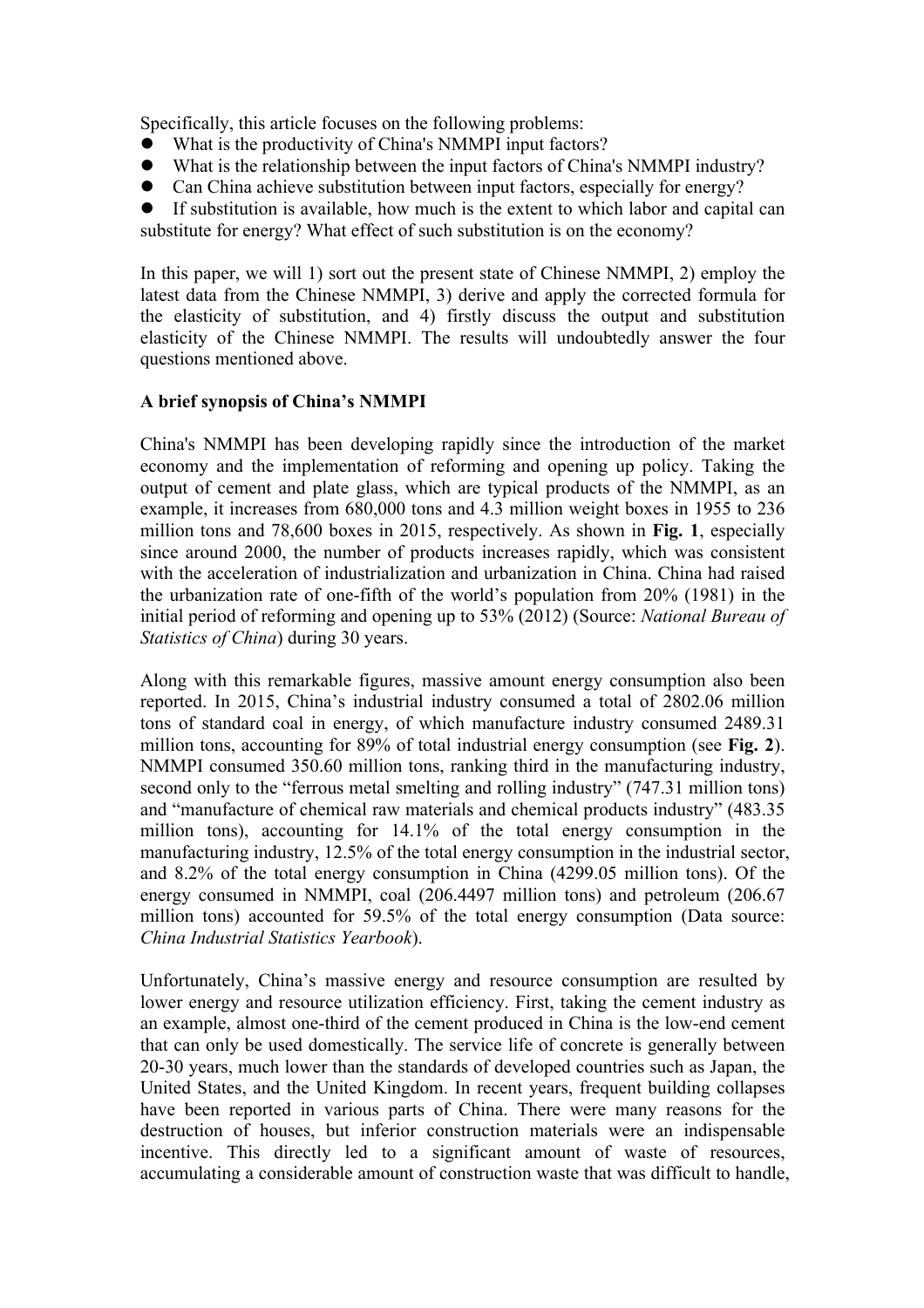and posing a substantial threat to the environment. Second, waste also contains a vast amount of carbon emissions. As one of the six high-energy industries, carbon emissions from the NMMPI of China accounted for almost one-tenth of that caused by energy consumption all over the country.

#### **Methodology**

A twice-differentiable translog production function connecting NMMPI output (*Y*) with capital  $(K)$ , labor  $(L)$  and energy  $(E)$  was employed to describe the relations between them as:

$$
\ln Y_{t} = \alpha_{0} + \alpha_{E} \ln X_{kt} + \alpha_{L} \ln X_{kt} + \alpha_{E} \ln X_{Et} + \alpha_{KK} (\ln X_{Et})^{2} + \alpha_{LL} (\ln X_{kt})^{2} + \alpha_{SE} (\ln X_{Et})^{2} + \alpha_{KE} \ln X_{kt} \ln X_{kt} + \alpha_{KE} \ln X_{kt} \ln X_{Et} + \alpha_{LE} \ln X_{kt} \ln X_{Et}
$$
\n(1)

Where:  $Y_t$ : Output of Chinese NMMPI at time *t;*  $X_K$ ,  $X_L$  and  $X_E$ : Capital stock, labor

and energy consumption at time  $t$ , respectively;  $\alpha$ : Parameters to be estimated. The

output elasticity for capital, labor, energy could be respectively written as:

- $\eta_K = \alpha_K + \alpha_{KL} \ln L_t + \alpha_{KE} \ln E_t + 2\alpha_{KK} \ln K_t.$ (2)
- $\eta_{L} = \alpha_{L} + \alpha_{KL} \ln K_{t} + \alpha_{LE} \ln E_{t} + 2 \alpha_{LL} \ln L_{t}$ (3)
- $\eta_P = \alpha_r + \alpha_{PP} \ln K_r + \alpha_{LP} \ln L_r + 2\alpha_{PF} \ln E_r$ (4)

The elasticity of substitution among capital, labor, energy could be respectively written as:

$$
\sigma_{KL} = \left[1 + 2\left(\alpha_{KL} - \frac{\eta_L}{\eta_R}\alpha_{KR} - \frac{\eta_R}{\eta_L}\alpha_{LL}\right)(\eta_R + \eta_L)^{-1}\right]^{-1} \tag{5}
$$

$$
\sigma_{KE} = \left[1 + 2\left(\alpha_{KE} - \frac{\eta_E}{\eta_K}\alpha_{EK} - \frac{\eta_H}{\eta_K}\alpha_{EE}\right)(\eta_K + \eta_E)^{-1}\right]^{-1} \tag{6}
$$

$$
\sigma_{LE} = \left[1 + 2\left(\alpha_{LE} - \frac{\eta_u}{\eta_L}\alpha_{LE} - \frac{\eta_u}{\eta_L}\alpha_{EE}\right)(\eta_L + \eta_E)^{-1}\right]^{-1} \qquad (7)
$$

Although the formula for the elasticity of substitution does not seem to be very complicated, it is still difficult to calculate elasticity of substitution concerning the translog production function. The crux of the problem that the model, as shown in (1), contains too many explanatory variables, which makes the collinearity very serious. Although many scholars participate in the research of this problem, there is still no perfect solution. There are three common treatment ideas for this problem: the first is the variable elimination method. Eliminating statistically insignificant variables, but this would undoubtedly undermine "flexibility", which is a core advantage over translog function method. The second is to impose theoretical constraints. For example, if the equation is evaluated under similar conditions, the parameters to be estimated can be effectively reduced, but the constraints may not pass the test. The third is the method of Ridge regression. Although the method pays the price of biased estimation, it can effectively improve the estimation accuracy and is widely used by many scholars.

### **Data**

The time series data from 2000-2015 was selected as a sample for three reasons. First, Although China began to reform and open up in 1978, China's reform and opening up are gradual, both geographically and economically. In other words, it was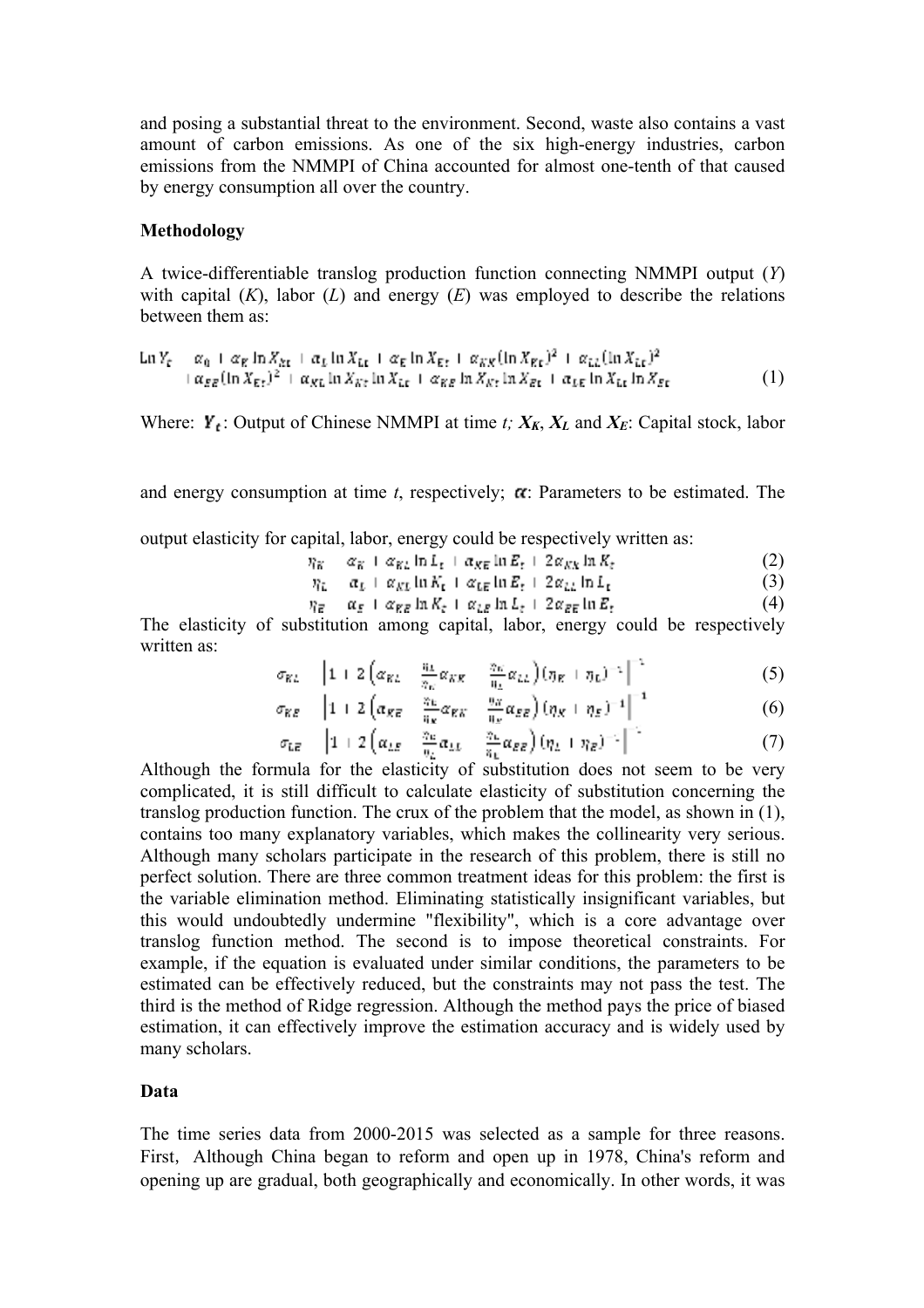not until 2000 that the market economy began to play a leading role in various economic sectors of China (Ding & Li, 2017). The significance of the factor substitution rate depends to a large extent on the energy market structure. If the energy market is not a competitive market but is in a monopoly state, the energy substitution rate will lose its meaning(T. Azomahou, Boucekkine, & Nguyen-Van, 2008). Second, China's resource and environmental problems were not evident before 2000, and they have not received the attention of the society. As can be seen from the Fig. 2, energy consumption began to increase sharply after 2000, but then it entered a period of stability. At the same time, China's environmental deterioration problems started to become more prominent. In particular, the severe smog problem across the country characterized by an unprecedentedly high level of PM2.5 concentrations brought a violent shock to all Chinese people (S. Chen et al., 2018). Then the energy conservation and emission reduction became the consensus of the whole society. The third is that China's national statistical work has also undergone a process of gradual improvement. Under the planned economic system, all economic activities are in compliance with national directives and cannot reflect the real supply and demand situation of the market.

According to the structure of the model, four types of data need to be collected, including output, labor input, capital investment, and energy consumption. Capital investment is measured by the capital stock. Since there is no direct access to the capital stock, the capital stock is obtained by estimation. In general, the method of estimating the capital stock is based on the perpetual inventory method (PIM), which was proposed by Goldsmith in 1951. This method is operable and widely used by scholars. The core assumption is that the relative efficiency uses a geometrically decreasing model. The commonly used estimation models are as follows:

$$
K_{t} = I_{t} + (1 - \delta_{t})K_{t-1} \tag{8}
$$

Where,  $K_i, K_{i-1}$  represent the capital stock of year  $t, t - 1$ , respectively; while,  $I_i, \delta_i$ 

denote the new investment amount and depreciation rate of year t , respectively. Using this method to estimate the capital stock, the key indicators that need to be determined are shown in the formula: the capital stock of the base year, the actual investment amount series, the industry depreciation rate, and the fixed asset investment price index. The literature (Yong-Ze, Liu, & Zhang, 2017) uses this method to estimate the capital stock of the industrial sector in China. This paper refers to the NMMPI data in (Yong-Ze et al., 2017) and expands the data from 2014 to 2016 according to its method.

As for the remaining three types of data, they can be obtained from the *China Industrial Statistical Yearbook* series and *China industrial statistic yearbook* series, but the base period is set to 1990 according to the literature (Yong-Ze et al., 2017). According to the fixed asset investment price index of *China Statistical Yearbook*  (2017), the output of NMMPI has been deflated. To remove the unit limit of the data, the zero-mean normalization method is used to convert the original data into a pure dimensionless value before regression.

### **Results and analysis**

Although it is empirically known that the model has severe collinearity, the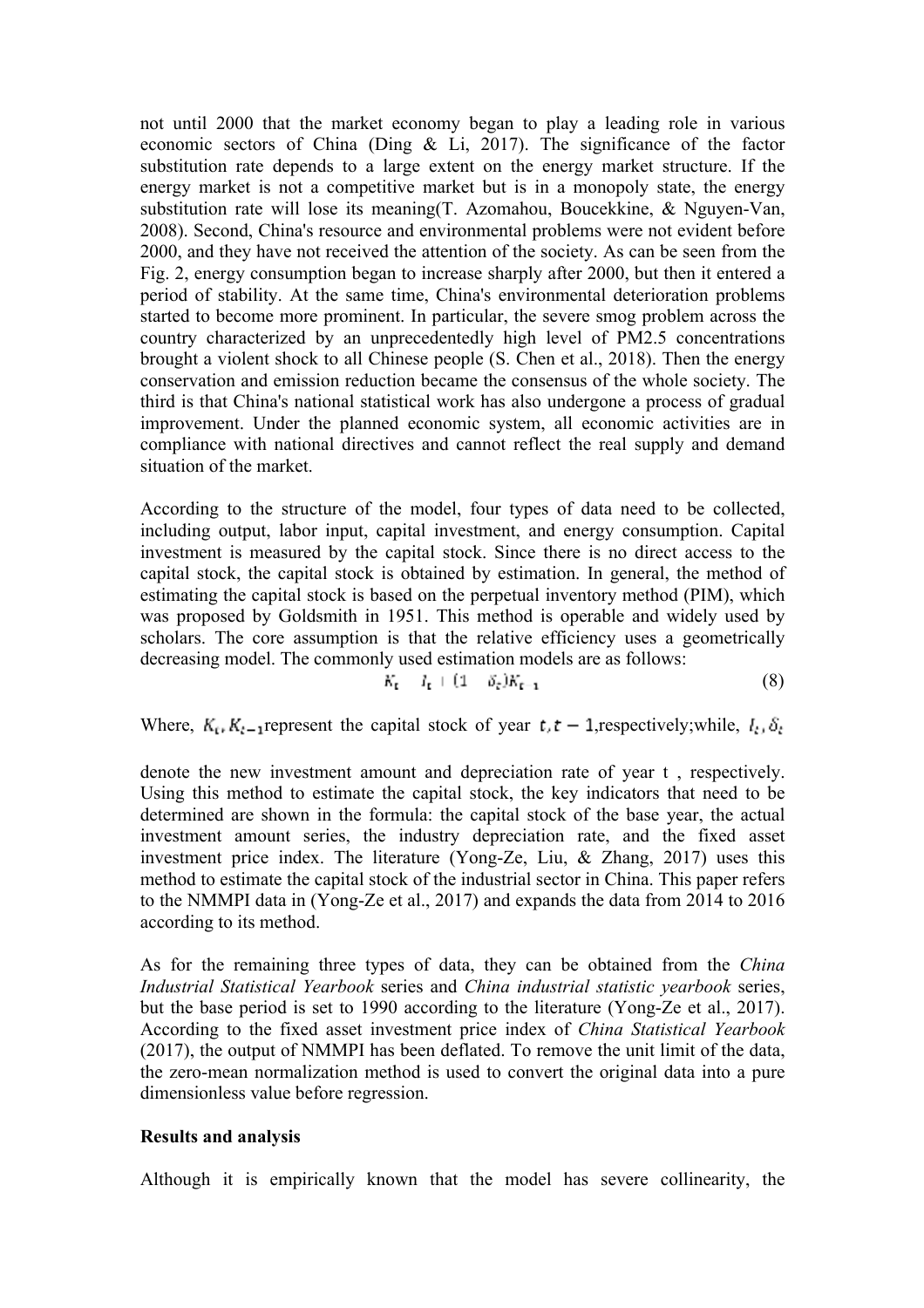collinearity is tested before using the Ridge regression. The collinearity can be detected by various methods, for example, 1) Pearson correlation test; 2) Variance inflation factors; 3) Eigenvalues of the correlation matrix of the independent variables, and 4) Pairwise scatter plots of pairs of independent variables. The first two methods are used in this paper, and the results of the Pearson and VIF tests are shown in the Table 1 and Table 2, respectively.

In the field of Statistical Science, the Pearson correlation coefficient is widely used to measure the degree of correlation between two variables  $X_1$  and  $X_2$ , which was proposed by Carl Pearson and Francis Galton in the 1880s. The Pearson correlation coefficient varies from -1 to 1. Where, 1, 0, -1 represent positive correlation, irrelevant or no correlation and negative correlation, respectively.

We can also detect the multi-collinearity by the variance expansion factor (VIF). VIF refers to the ratio of the variance between the explanatory variables with and without multi-collinearity and it is the reciprocal of tolerance. The larger the VIF, the more severe the collinearity is. A rule of thumb is that there is no multi-collinearity

when  $0 \le \nu$  if  $\le 10$ ; when  $10 \le \nu$  IF  $\le 100$ , there is strong multi-collinearity; and when

VIF $>$ 100, there is severe multi-collinearity. Selecting the coefficient  $\lambda$  is a process to solve a dilemma. A smaller *λ* value can guarantee a lower bias, but VIF will be relatively larger. On the contrary, a larger *λ* value will ensure a smaller VIF, but the deviation will increase. Our goal is to find the most appropriate *λ* value for the intended purpose.

Observing Table 1 and Table 2, the correlation coefficients are all above 0.82 in Table 1, and statistically significant at the 0.01 level. In Table 2, the VIF far exceeds the critical value of severe collinearity. Both cases indicate that there is severe collinearity in the model. This provides evidence for the use of the Ridge regression method.

According to the Ridge trace in Fig. 3 and the VIF diagram in Fig. 4, we choose *λ*=0.007 as the Ridge regression parameter. At this point, the coefficient is basically in a stable state (see Fig. 3, λ is denoted as *k*). The VIF values (see Fig.4) fall sharply at the initiation phase, and decrease gently as the  $\lambda$  becoming greater. When it comes to 0.007, the VIF values has entered to a suitable small level  $(\leq 5)$ , which illustrates that the method of Ridge regression effectively overcomes the problem of multi-collinearity. The regression results are shown in Table 3. Firstly, when *λ*=0.007 is selected as the Ridge regression parameter, the equation has an ideal goodness of fit, and its statistic (**Adj. R-Square**) reaches 0.99; Secondly, the estimated coefficients of the explanatory variables are all positive (**see B),** which is in line with the economic sense of the NMMPI industry, and the statistical test results of the coefficients are significant (see Table 3). In short, the estimation results are reasonable and satisfy the expected objectives, and the model equation can be rewritten as:<br>
Ln  $Y_1 = -7.59448765 - 0.25387248 \ln X_{31} + 0.57220483 \ln X_{41} - 0.28931539 \ln X_{31} + 0.01510996(\ln X_{31})^2 + 0.04593982(\ln X_{21})^2 - 0.01452651(\ln X_{31})^2 - 0.02671263 \ln X_{$ 

(9)

With the estimated coefficients, the output elasticity of the input factors can be calculated according to the  $(2)$ ,  $(3)$  and  $(4)$ . Then, according to the estimated coefficients and computed output elasticities, the elasticity of substitution between the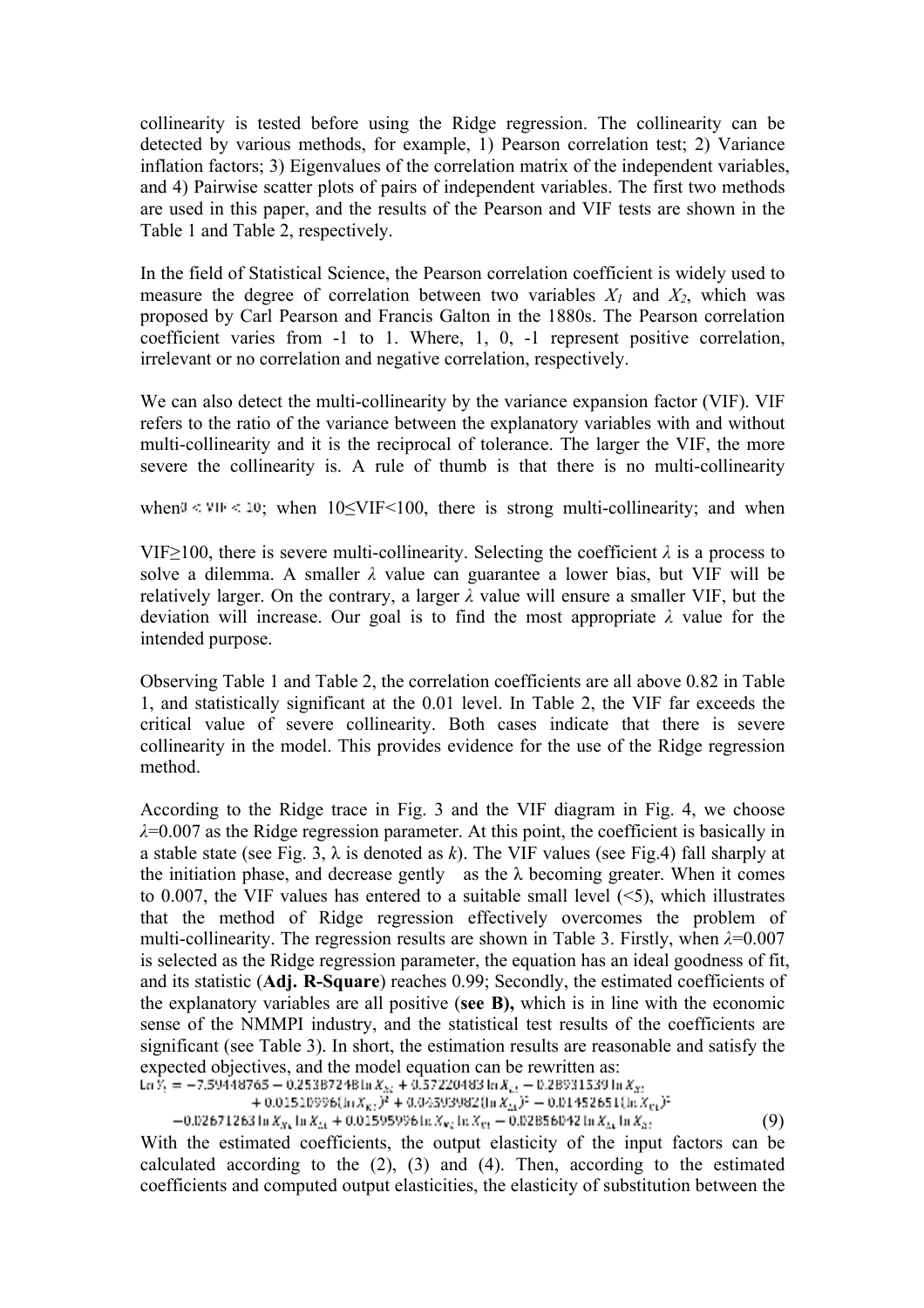input factors can be obtained according to (5), (6) and (7). The results are shown in Table 4.

It can be seen from the Table 4. that during the sample period, the output elasticities of all input factors are positive and they have gentle upward trends, indicating that with the growth and development of China's economy and technology, the productivity of China's NMMPI has been continuously improved. Among the output elasticities of the three factors, only the output elasticities of labor are greater than

 $1(\eta_i > 1)$ , indicating that the output is growing faster than factors input. At this time,

increasing the amount of labor input, the average output will increase. The output

elasticity of capital and energy are less than  $1(\eta_{\kappa}, \eta_{\kappa} < 1)$ , indicating that the output

is growing less than factors input. At this time, increasing the input of capital and energy, the average output will decrease. However, the average of the output elasticity

of the three factors is greater than  $1(j \ge 1)$ , and there is also a rising trend, indicating

China's NMMPI is still in the stage of progressively increasing with respect to returns to scale. This result is also consistent with several literatures that studied the output elasticities in other industries, such as (Lin & Jr, 2013; Shi, 2010; Xie et al., 2015), but they did not consider the average output elasticity.

Turn to the substitution elasticities of the three input factors over sample time showed in Table 4. First, as discussed in the third part of this paper, the conclusions of the elasticity of substitution in the world are still unclear. In theory, input factors can be complementary or substitutable (Ma et al., 2009). However, because of differences in economic development levels, industrialization levels, and even different region, the relationship between factors is significantly different. Taking the relationship between energy and capital as an example, some scholars have concluded that they are substitutes, while others have complementary results. Even with the same substitute relationship, the degree of substitution varies significantly from industry to region. (Griffin & Gregory, 1976; Ma, Oxley, Gibson, & Kim, 2008) argued that China's energy and capital substitution elasticity was between 0.6-0.8, while (Zhaoning & Deshun, 2004) proved it to be higher than 2.5, and (Zheng & Liu, 2004b) clarified that China's energy and capital substitutions are highly uncertain. From a global point of view, the substitution elasticity between energy and capital of Greece, Portugal, and South Korea is 0.97, 0.89, and 0.79, respectively (Cho, Nam, & Pagán, 2004; Christopoulos & Tsionas, 2002; Vega-Cervera & Medina, 2000). The results of this paper show that during the sample period, the relationship between energy and capital in China's NMMPI is substituted, and the substitution elasticity is around 1.01.

# **Implications and recommendations**

Currently China is facing immense environmental pressures, and factor substitution is an effective way to achieve energy conservation and emission reduction targets. Given China's vast territory and varying levels of economic development, scholars are increasingly focusing on the issue of factor substitution more effectively from a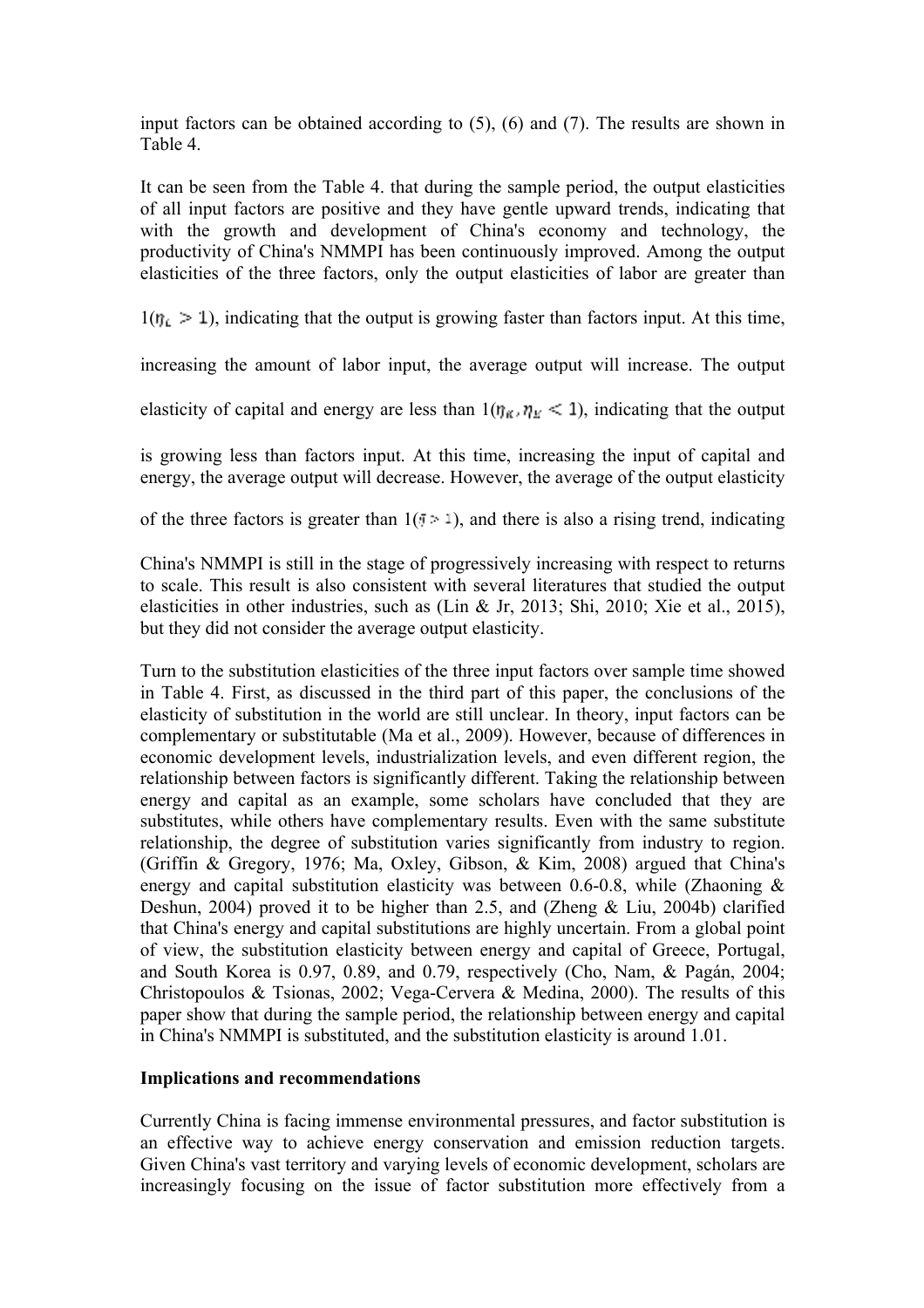regional or industry perspective. This paper takes the NMMPI in China as a perspective and studies the factor substitution problem by establishing a translog function model. Through analysis, we found that, during the sample period, there is a good substitution relationship between the input factors of NMMPI of China. Both labor and capital can replace energy to a certain extent, which suggests that we can achieve energy substitution through measures such as relaxing energy price controls, raising labor wages, and increasing capital investment and so on. That the elasticity of

substitution for energy and labor is higher than that for energy and capital ( $\sigma_{LL} > \sigma_{K}$ )

and the output elasticity of labor is the highest among three factors  $(\eta_L > \eta_K, \eta_F)$ 

should be considered in policy design because the relatively abundant of labor of China. Although capital's alternative to energy is a little less than labor's alternative to

energy( $\sigma_{KE} < \sigma_{LF}$ ), capital's replacement of energy should also be fully utilized,

given China's current abundant funds and insufficient investment.

Taking the cement industry in the NMMPI as an example, China has not only overcapacity but also a significant proportion of low-end cement. There are still quite a few pre-calciners in China that still have high energy consumption and heavy environmental load. Compared with developed countries such as Japan, France, and Denmark, there are considerable gaps in resource utilization and technology levels. The problems caused by excessive and rapid development in the past 10 years have been fully revealed, which has become the status quo of China's NMMPI. Based on this, the Chinese government should start from the following aspects to improve the status quo of the NMMPI. First, we should actively guide NMMPI enterprises from energy-intensive to technology-oriented, capital-intensive, and from small-scale woolen growth to large-scale. It could be realized through factor substitution. The second is to accelerate the pace of reform of the supply side structure of NMMPI, impose strict access to the market, and eliminate backward production capacity. From the aspects of institutional setup, human resource allocation, R&D investment, and intellectual property protection, the government should strive to improve the investment capacity of large and medium-sized enterprises, improve the resource utilization rate of large and medium-sized enterprises in China's NMMPI, and transform the development mode. The main purpose of this is to take advantage of the current high output elasticities of labor and capital. Finally, since China's large and medium-sized enterprises are mostly state-owned enterprises, enterprises should also make full use of the favorable environment of internationalization, globalization, and integration of the world economy, actively introduce advanced technologies from developed countries, increase productivity, and help the government to achieve its established strategy. These measures could be applied to the entire NMMPI of China.

### **Conclusions**

In this paper, the translog production function model, which was widely used by scholars, was employed to study the elasticity of substitution between the three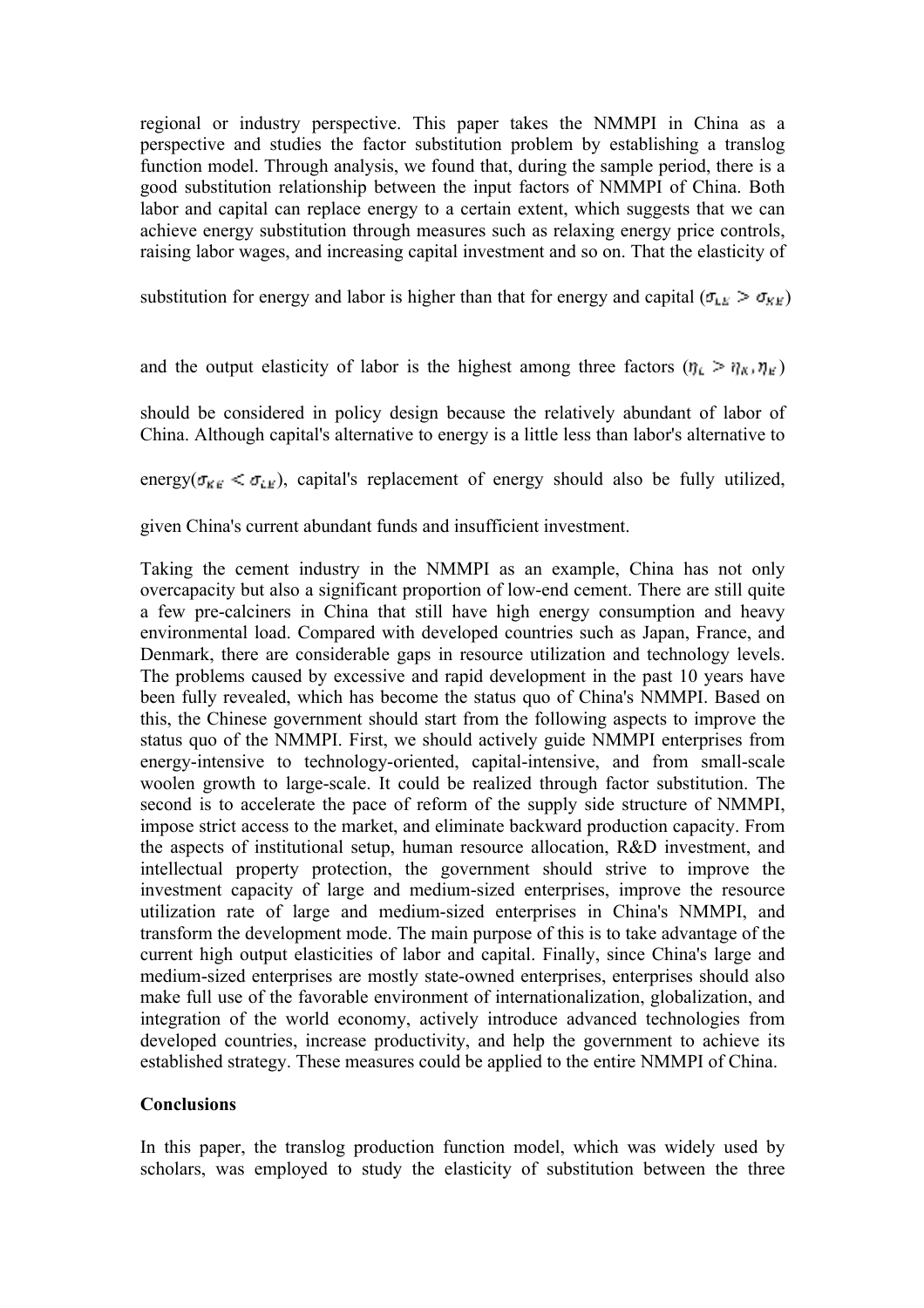production factors of capital, labor, and energy in China's NMMPI, which has filled the gap in the literature of inter factor substitution for specific industries. Ridge regression is used to solve the problem of severe collinearity of the model. As a typical representative of China's high energy consumption, high emission, and low-efficiency industries, NMMPI is a pillar to China's industrialization and urbanization. As a regular industry with high growth and profit accumulation capacity, China's NMMPI should make outstanding contributions to China's strategic goals such as energy conservation and emission reduction, the shift of development mode, and green development. According to the results and analysis above, several conclusions are summarized as follows:

1) During the sample period, the output elasticities of the three input factors of capital,

labor, and energy in China's NMMPI are positive. The output elasticity of labor $(\eta_{\mu})$  is

1.594~1.699, and that of energy( $\eta_F$ ) and capital( $\eta_K$ ) are 0.855~0.921 and

0.795~0.864, respectively. In general, they showed a relatively gradual growth trend indicating the improving of the utilization efficiency of input factors in NMMPI of China. In comparison, the output elasticity of capital is relatively low, which is closely related to the backwardness of equipment in the NMMPI of China.

2) During the sample period, the elasticities of substitution of the three input factors of capital, labor, and energy in China's NMMPI are positive. The substitution

elasticity of energy-labor ( $\sigma_{KL}$ ) is 1.021~1.023, and that of labor-energy ( $\sigma_{LE}$ ) and

capital-energy ( $\sigma_{\text{RF}}$ ) are 1.018~1.019 and 1.017~1.019, respectively. During the

sample period, the substitution elasticity has a downward trend, but at the end of the sample period, the downward trend tends to be stable and has a growth trend.

3) China's NMMPI industry is still in the stage of increasing returns to scale, and growing investment would accelerate output. China's NMMPI has good substitution relationship between input factors of capital, labor, and energy. Through relevant policies and institutional design arrangements, China stimulates and increases the input of capital and labor factors, restrains and reduces the contribution of energy factors, realizes the re-allocation of input factors, and realizes the strategic goal of energy conservation, emission reduction, and development mode transformation.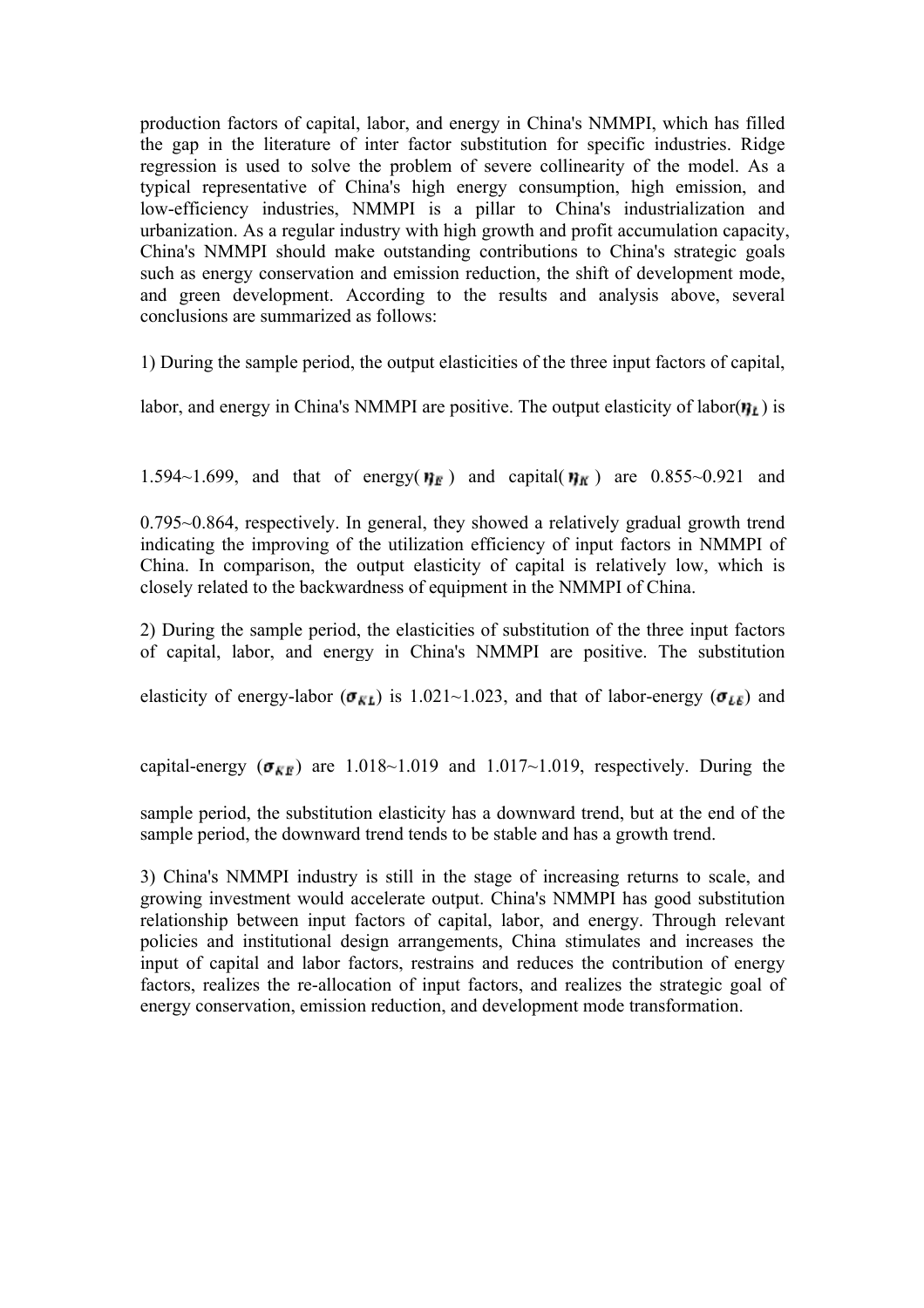

Fig. 1. The output of cement and plate glass in China's NMMPI during 1996-2015



Fig. 2. The total energy consumption of NMMPI and growth rate during 1995-2015

|             | Table 1. Pearson Correlation analysis                        |         |       |         |  |  |  |
|-------------|--------------------------------------------------------------|---------|-------|---------|--|--|--|
|             |                                                              |         |       | E       |  |  |  |
|             | Pearson                                                      |         | 981** | $840**$ |  |  |  |
| $\mathbf K$ | $\mathrm{Si}\varrho$ (2-tailed)                              |         | 000   | 000     |  |  |  |
|             |                                                              |         |       |         |  |  |  |
| L           | Pearson                                                      | 981**   |       | 829**   |  |  |  |
|             | $\mathrm{Si}\varrho$ (2-tailed)                              | 000     |       | 000     |  |  |  |
|             |                                                              |         |       |         |  |  |  |
| E           | Pearson                                                      | $840**$ | 829** |         |  |  |  |
|             | $\mathrm{Si}\varrho$ (2-tailed)                              | 000     | 000   |         |  |  |  |
|             |                                                              |         |       |         |  |  |  |
|             | **. Correlation is significant at the 0.01 level (2-tailed). |         |       |         |  |  |  |

Table 1. Pearson Correlation analysis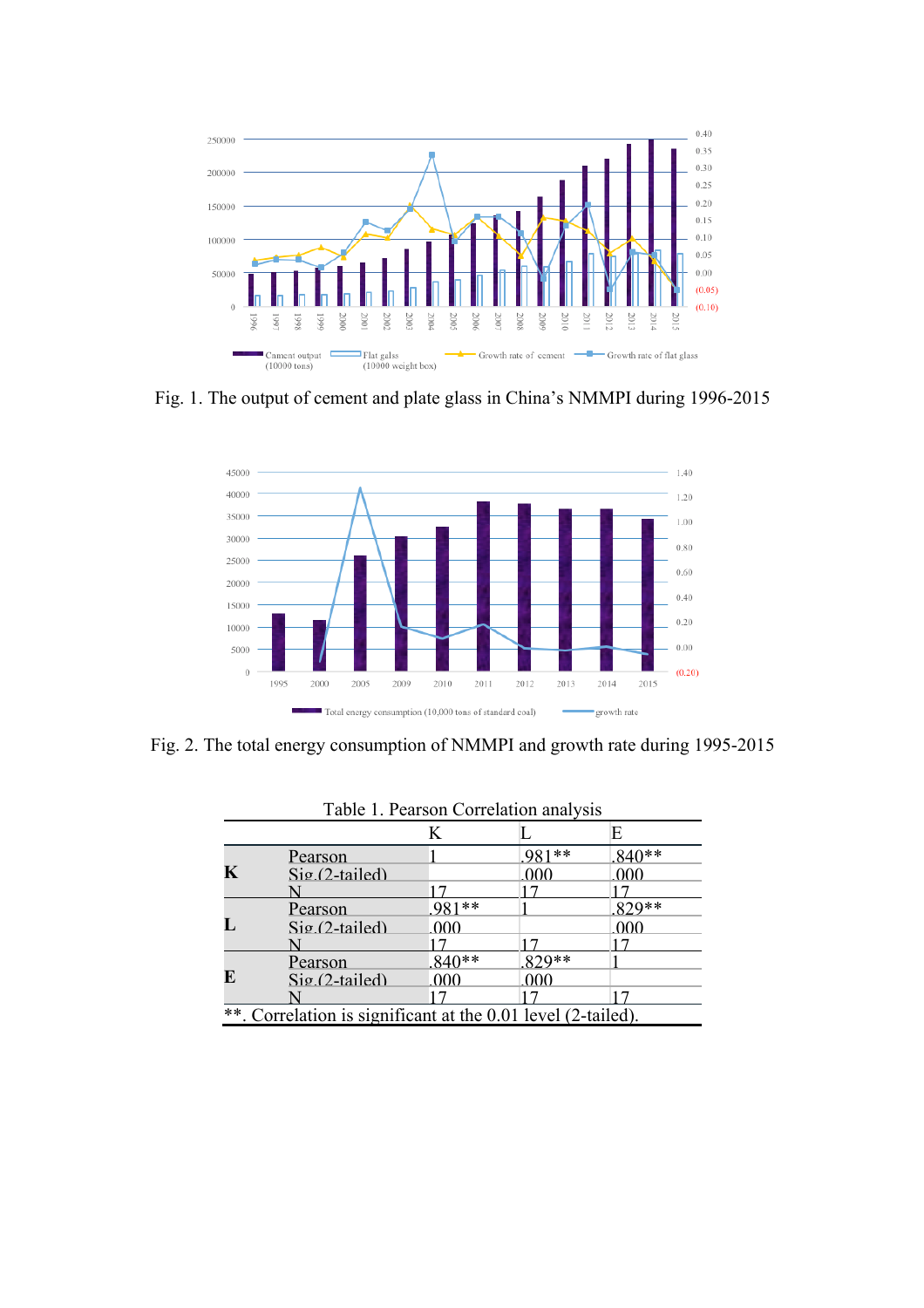| Variable                                  | <b>VIF</b> | 1/VIF     |
|-------------------------------------------|------------|-----------|
| lu Ri                                     | 3717949.9  | 0.0000003 |
| lu ta                                     | 4551302.7  | 0.0000002 |
| lit E.                                    | 316426.0   | 0.0000032 |
| In Richard                                | 19274061.7 | 0.0000001 |
| 10 的に言                                    | 765326.6   | 0.0000013 |
| $\ln L \ln E$                             | 1093068.2  | 0.0000009 |
| $\mathbb{H}(\mathbb{R})\times \mathbb{R}$ | 1932628.9  | 0.0000005 |
| to Chris                                  | 11612977.5 | 0.0000001 |
| $\ln E \ln E$                             | 156117.0   | 0.0000064 |
| Mean VIF                                  | 4824428.0  |           |

Table 2. The VIFs of all explanatory variables.



Fig. 3. Ridge trace of the coefficients of the Ridge regression



Fig. 4. The VIFs of the variables of the Ridge regression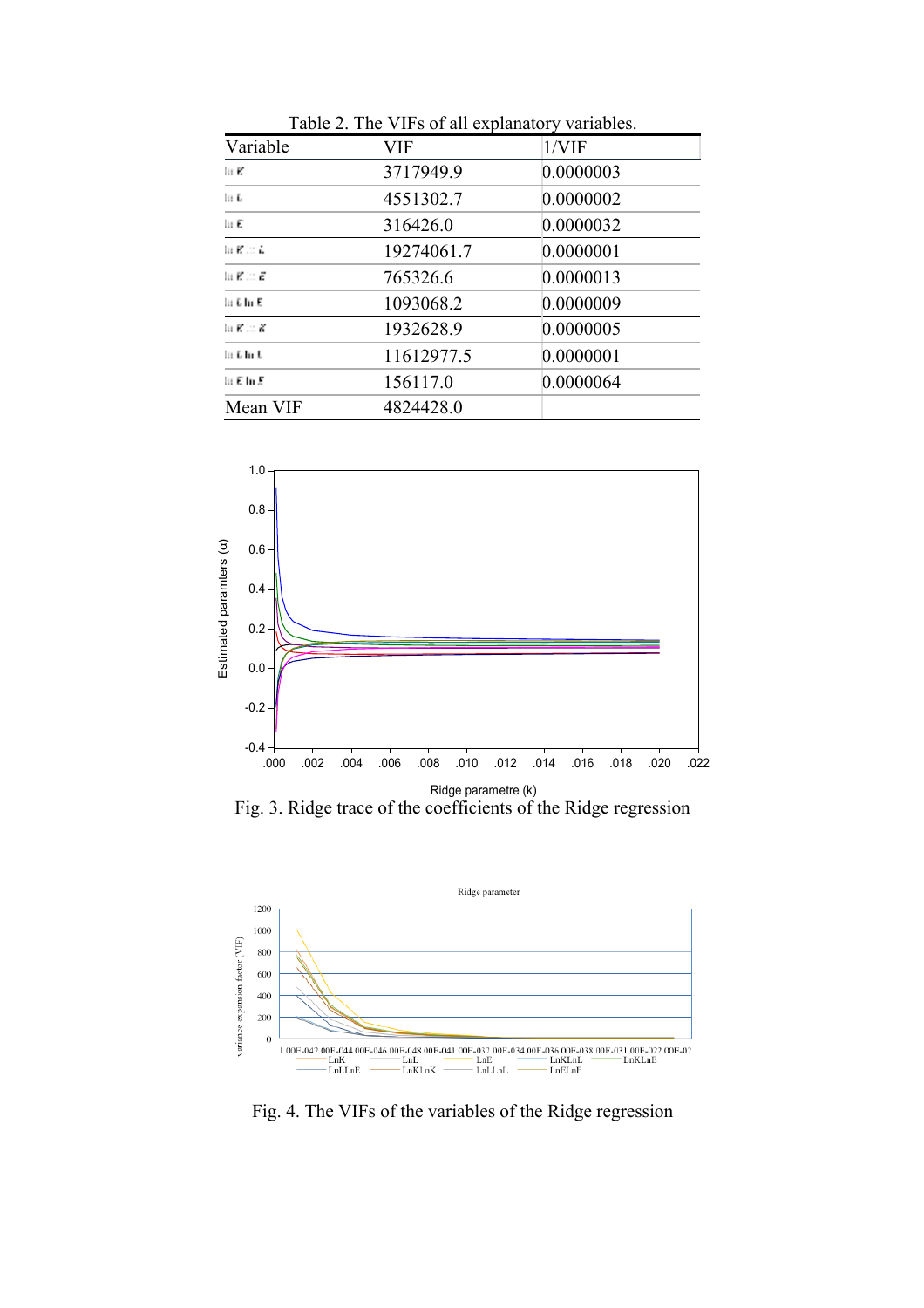| $14000 - 1400001$ result of Ridge regression |                                  |            |             |               |            |  |  |  |
|----------------------------------------------|----------------------------------|------------|-------------|---------------|------------|--|--|--|
| Ridge Regression with $\lambda = 0.007$      |                                  |            |             |               |            |  |  |  |
| <b>Mult.R</b>                                |                                  |            |             | 0.9977374370  |            |  |  |  |
| <b>R-Square</b>                              |                                  |            |             | 0.9954799933  |            |  |  |  |
| Adj. R-Square                                |                                  |            |             | 0.9896685561  |            |  |  |  |
|                                              | <b>Standard Error (SE)</b>       |            |             | 0.1045302299  |            |  |  |  |
| <b>ANOVA Table</b>                           |                                  |            |             |               |            |  |  |  |
|                                              | DF                               |            | <b>SS</b>   | <b>MS</b>     |            |  |  |  |
| <b>Regress</b>                               | 9.000                            |            | 16.845      |               | 1.872      |  |  |  |
| <b>Residual</b>                              | 7.000                            |            | 0.076       |               | 0.011      |  |  |  |
| <i>F</i> value                               |                                  |            |             | Sig. $F$      |            |  |  |  |
| 171.2966958                                  |                                  |            | 0.0000002   |               |            |  |  |  |
|                                              | <b>Variables in the Equation</b> |            |             |               |            |  |  |  |
|                                              | B                                | SE(B)      | <b>Beta</b> | B/SE(B)       | Sig.       |  |  |  |
| LnK                                          | 0.25387248                       | 0.03747404 | 0.13346173  | 6.77462341    | 0.00025912 |  |  |  |
| LnL                                          | 0.57220483                       | 0.17258862 | 0.08694789  | 3.31542629    | 0.01284544 |  |  |  |
| LnE                                          | 0.28931539                       | 0.04680642 | 0.11178325  | 6.18110511    | 0.00045353 |  |  |  |
| LnKLnL                                       | 0.02671263                       | 0.00252055 | 0.12001297  | 10.59794553   | 0.00001457 |  |  |  |
| LnKLnE                                       | 0.01595996                       | 0.00162699 | 0.13013288  | 9.80952661    | 0.00002428 |  |  |  |
| LnLLnE                                       | 0.02856042                       | 0.00335852 | 0.10681480  | 8.50388255    | 0.00006159 |  |  |  |
| LnKLnK                                       | 0.00251090<br>0.01510996         |            | 0.13231770  | 6.01775060    | 0.00053275 |  |  |  |
| LnLLnL<br>0.01375235<br>0.04593982           |                                  | 0.08617302 | 3.34050730  | 0.01241104    |            |  |  |  |
| LnELnE                                       | 0.01452651                       | 0.00228679 | 0.11193671  | 6.35237157    | 0.00038436 |  |  |  |
| Constant                                     | -7.59448765                      | 1.10138624 | 0.00000000  | $-6.89539000$ | 0.00023229 |  |  |  |

Table 3 Model result of Ridge regression

Table 4. Output elasticity and elasticity of substitution of factors input in NMMPI.

| Ye               |      |      |      | 듷    |               |               |               | ā    |
|------------------|------|------|------|------|---------------|---------------|---------------|------|
| ar               | Ψr   | ΨL   | ÷г   |      | $\sigma_{KL}$ | $\sigma_{EE}$ | $\sigma_{15}$ |      |
| 200              | 0.79 | 1.59 | 0.85 | 1.08 | 1.02          | 1.01          | 1.01          | 1.02 |
| $\boldsymbol{0}$ | 506  | 655  | 497  | 2194 | 2669          | 8682          | 9264          | 0205 |
| 200              | 0.79 | 1.59 | 0.85 | 1.08 | 1.02          | 1.01          | 1.01          | 1.02 |
| 1                | 451  | 444  | 609  | 168  | 2691          | 8679          | 9267          | 0212 |
| 200              | 0.79 | 1.59 | 0.85 | 1.08 | 1.02          | 1.01          | 1.01          | 1.02 |
| $\overline{2}$   | 583  | 587  | 809  | 3265 | 2659          | 8642          | 9237          | 0179 |
| 200              | 0.80 | 1.60 | 0.86 | 1.09 | 1.02          | 1.01          | 1.01          | 1.02 |
| 3                | 194  | 624  | 672  | 1636 | 2493          | 8479          | 9079          | 0017 |
| 200              | 0.81 | 1.62 | 0.87 | 1.10 | 1.02          | 1.01          | 1.01          | 1.01 |
| 4                | 184  | 232  | 849  | 4216 | 2233          | 8240          | 8857          | 9777 |
| 200              | 0.81 | 1.62 | 0.88 | 1.10 | 1.02          | 1.01          | 1.01          | 1.01 |
| 5                | 534  | 761  | 291  | 8622 | 2145          | 8155          | 8780          | 9693 |
| 200              | 0.81 | 1.63 | 0.88 | 1.11 | 1.02          | 1.01          | 1.01          | 1.01 |
| 6                | 859  | 227  | 557  | 2141 | 2065          | 8089          | 8724          | 9626 |
| 200              | 0.82 | 1.64 | 0.89 | 1.11 | 1.02          | 1.01          | 1.01          | 1.01 |
| $\tau$           | 358  | 111  | 035  | 8345 | 1935          | 7982          | 8621          | 9513 |
| 200              | 0.83 | 1.65 | 0.89 | 1.12 | 1.02          | 1.01          | 1.01          | 1.01 |
| 8                | 354  | 782  | 806  | 9806 | 1684          | 7790          | 8443          | 9305 |
| 200              | 0.83 | 1.66 | 0.90 | 1.13 | 1.02          | 1.01          | 1.01          | 1.01 |
| 9                | 796  | 318  | 079  | 3978 | 1585          | 7711          | 8384          | 9227 |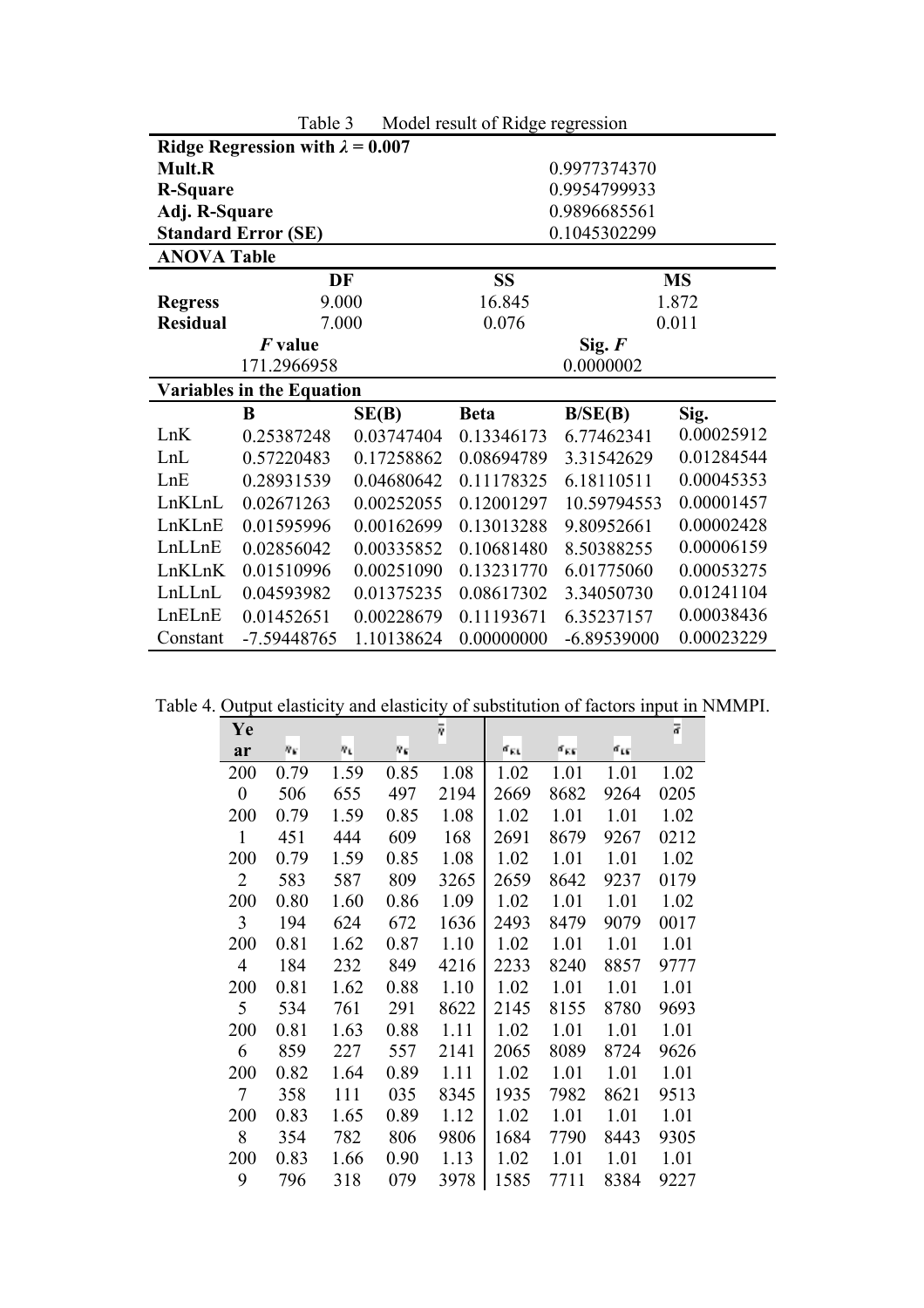| 201      | 0.84 | 1.67 | 0.90 | 1.14 | 1.02 | 1.01 | 1.01 | 1.01 |
|----------|------|------|------|------|------|------|------|------|
| $\theta$ | 614  | 598  | 743  | 3185 | 1390 | 7555 | 8243 | 9063 |
| 201      | 0.85 | 1.67 | 0.91 | 1.14 | 1.02 | 1.01 | 1.01 | 1.01 |
| 1        | 094  | 903  | 258  | 7514 | 1302 | 7454 | 8179 | 8978 |
| 201      | 0.85 | 1.68 | 0.91 | 1.15 | 1.02 | 1.01 | 1.01 | 1.01 |
| 2        | 463  | 324  | 451  | 0793 | 1224 | 7395 | 8136 | 8918 |
| 201      | 0.85 | 1.69 | 0.91 | 1.15 | 1.02 | 1.01 | 1.01 | 1.01 |
| 3        | 981  | 270  | 770  | 6736 | 1097 | 7308 | 8049 | 8818 |
| 201      | 0.86 | 1.69 | 0.92 | 1.16 | 1.02 | 1.01 | 1.01 | 1.01 |
| 4        | 394  | 949  | 056  | 1328 | 1002 | 7236 | 7983 | 874  |
| 201      | 0.86 | 1.69 | 0.91 | 1.16 | 1.02 | 1.01 | 1.01 | 1.01 |
| 5        | 365  | 776  | 906  | 0158 | 1015 | 7252 | 8006 | 8758 |
| 201      | 0.86 | 1.69 | 0.91 | 1.15 | 1.02 | 1.01 | 1.01 | 1.01 |
| 6        | 380  | 571  | 782  | 911  | 1024 | 7261 | 8030 | 8772 |
| Me       | 0.83 | 1.65 | 0.89 | 1.12 | 1.02 | 1.01 | 1.01 | 1.01 |
| an       | 124  | 067  | 304  | 498  | 1777 | 7877 | 8546 | 9400 |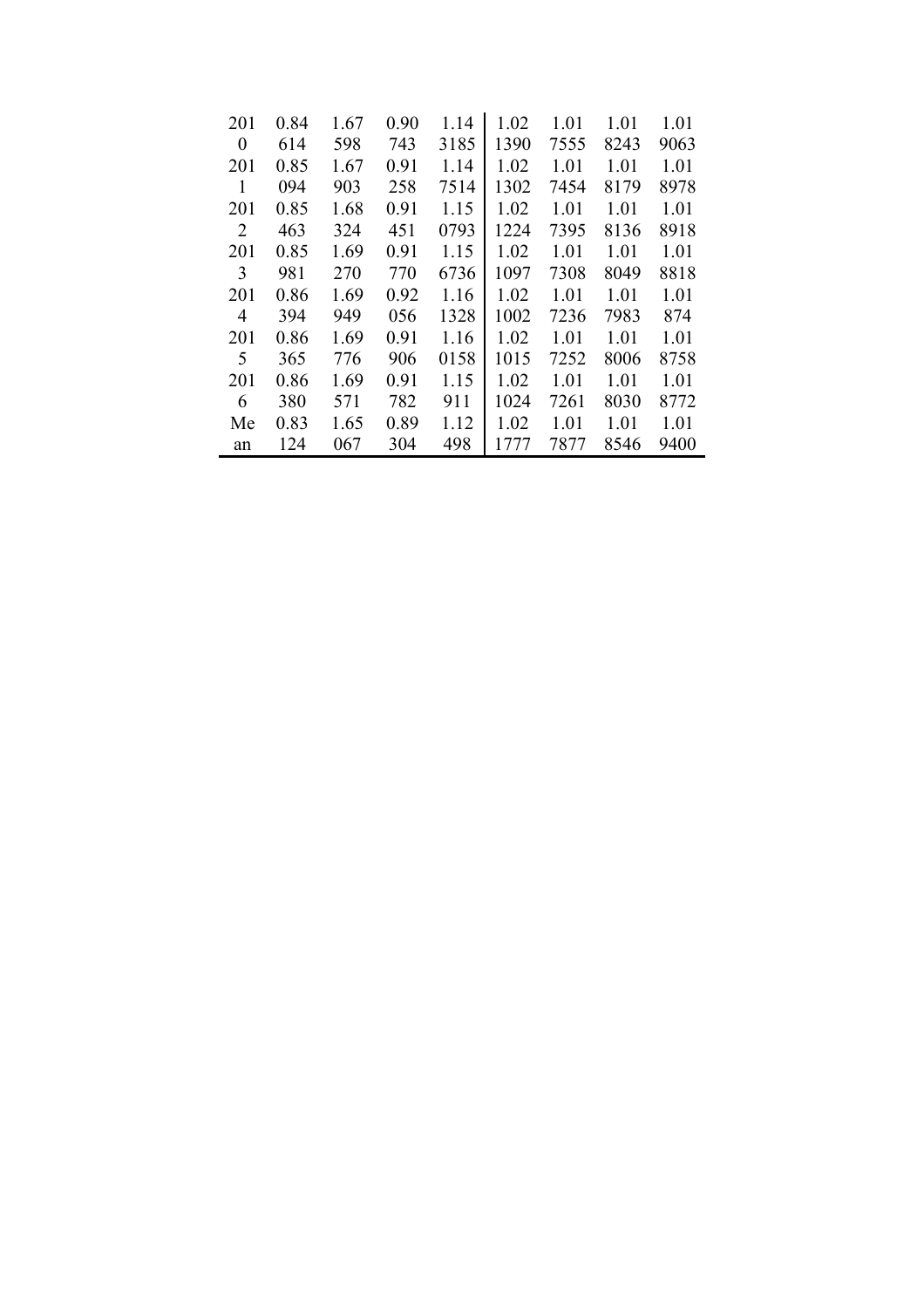### **References**

China Statistics Press. China Statistical Yearbook-2017. Beijing, China: China Statistics Press.

Chen, S., Chen, D., Economics, S. O., & University, F. (2018). Air Pollution,Government Regulations and High-quality Economic Development. *Economic Research Journal*.

Chen, W., Wu, Z., He, J., Gao, P., & Xu, S. (2007). Carbon emission control strategies for China: A comparative study with partial and general equilibrium versions of the China MARKAL model. *Energy, 32*(1), 59-72.

Cho, W. G., Nam, K., & Pagán, J. A. (2004). Economic growth and interfactor/interfuel substitution in Korea. *Energy Economics, 26*(1), 31-50.

Christopoulos, D. K., & Tsionas, E. G. (2002). Allocative inefficiency and the capital-energy controversy. *Energy Economics, 24*(4), 305-318.

Ding, Y., & Li, F. (2017). Examining the effects of urbanization and industrialization on carbon dioxide emission: Evidence from China's provincial regions. *Energy, 125*, 533-542.

Du, Gang, & Chuanwang. (2015). Sustainability, Vol. 7, Pages 7112-7136: Determinants of Electricity Demand in Nonmetallic Mineral Products Industry: Evidence from a Comparative Study of Japan and China.

Fan, Y., Liao, H., & Wei, Y. M. (2007). Can market oriented economic reforms contribute to energy efficiency improvement? Evidence from China. *Energy Policy, 35*(4), 2287-2295.

Feng, H., & Statistics, D. O. (2015). Formula Correction and Estimation Methods Comparison on Elasticity of Substitution within Translog Functions. *Journal of Quantitative & Technical Economics*.

Griffin, J. M., & Gregory, P. R. (1976). An Intercountry Translog Model of Energy Substitution Responses. *American Economic Review, 66*(5), 845-857.

Guo, W., & Wang, W. (2005). Analyzing five factors for the choke point of China's energy sources. *Journal of China University of Geosciences*.

Hu, H., & Kavan, P. (2014). Energy Consumption and Carbon Dioxide Emissions of China's Non-Metallic Mineral Products Industry: Present State, Prospects and Policy Analysis. *Sustainability, 6*(11), 8012-8028.

Li, J., & Sun, C. (2018). Towards a low carbon economy by removing fossil fuel subsidies? *China Economic Review, 50*, 17-33.

Lin, B., & Jr, P. K. W. (2013). Estimates of inter-fuel substitution possibilities in Chinese chemical industry. *Energy Economics, 40*(2), 560-568.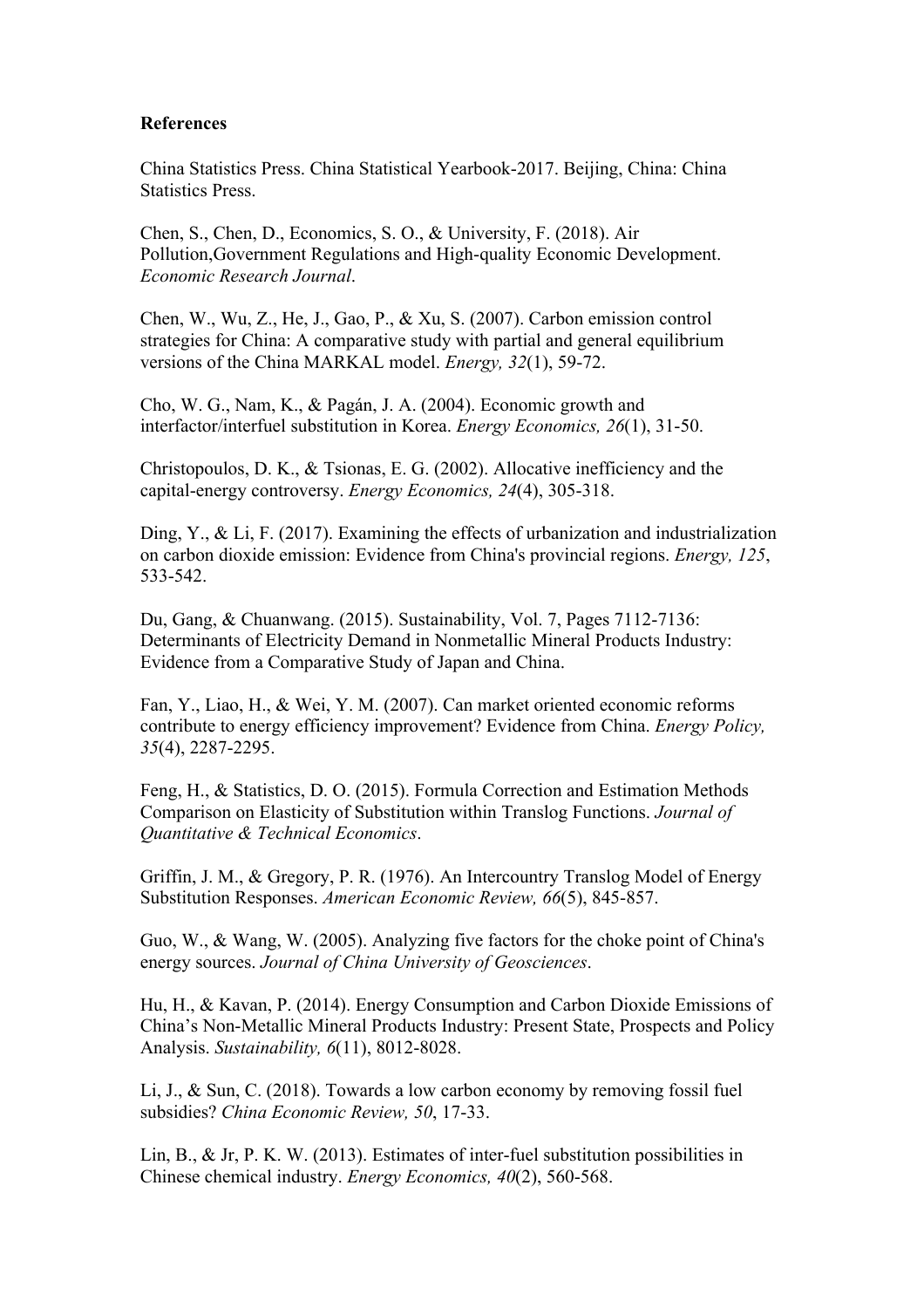Lin, B., & Ouyang, X. (2014). Analysis of energy-related CO 2 (carbon dioxide) emissions and reduction potential in the Chinese non-metallic mineral products industry. *Energy, 68*(8), 688-697.

Ma, H., Oxley, L., & Gibson, J. (2009). Substitution possibilities and determinants of energy intensity for China. *Energy Policy, 37*(5), 1793-1804.

Ma, H., Oxley, L., Gibson, J., & Kim, B. (2008). China's energy economy: Technical change, factor demand and interfactor/interfuel substitution. *Energy Economics, 30*(5), 2167-2183.

Ouyang, X., & Lin, B. (2014). A projection of future electricity intensity and conservation potential in the Chinese building materials industry. *Energy & Buildings, 84*(84), 268-276.

Rogelj, J., Den, E. M., Höhne, N., Fransen, T., Fekete, H., Winkler, H., . . . Meinshausen, M. (2016). Paris Agreement climate proposals need a boost to keep warming well below 2 °C. *Nature, 534*(7609), 631-639.

Shi, H. (2010). Substitution Elasticity Among Energy,Capital and Labor Inputs in Chinese Steel Sector——based on a trans-log production function. *Journal of Industrial Technological Economics*.

Smyth, R. (2011). Substitution between energy and classical factor inputs in the Chinese steel sector. *Applied Energy, 88*(1), 361-367.

T. Azomahou, T., Boucekkine, R., & Nguyen-Van, P. (2008). Promoting clean technologies: The energy market structure crucially matters. *Working Papers, 2008-032*(6), 697–711.

Vega-Cervera, J. A., & Medina, J. (2000). Energy as a productive input: The underlying technology for Portugal and Spain. *Energy, 25*(8), 757-775.

Xie, C., Hawkes, A. D., Lund, H., & Kaiser, M. J. (2015). Estimation of inter-fuel substitution possibilities in China's transport industry using ridge regression. *Energy, 88*, 260-267.

Yong-Ze, Y. U., Liu, F. J., & Zhang, S. H. (2017). China's Industrial Sector Capital Stock Measurement: 1985-2014. *Review of Industrial Economics*.

Zeng, N., Ding, Y., Pan, J., Wang, H., & Gregg, J. (2008). Climate Change: The Chinese Challenge. *Science, 319*(5864), 730-731.

Zhang, M., & Huang, X. J. (2012). Effects of industrial restructuring on carbon reduction: An analysis of Jiangsu Province, China. *Energy, 44*(1), 515-526.

Zhang, Y., & Ye, A. (2014). Directed Technical Change and Technology Selection in China——Empirical Study Based on the Analysis of Factor Substitution Elasticity. *Industrial Economics Research*.